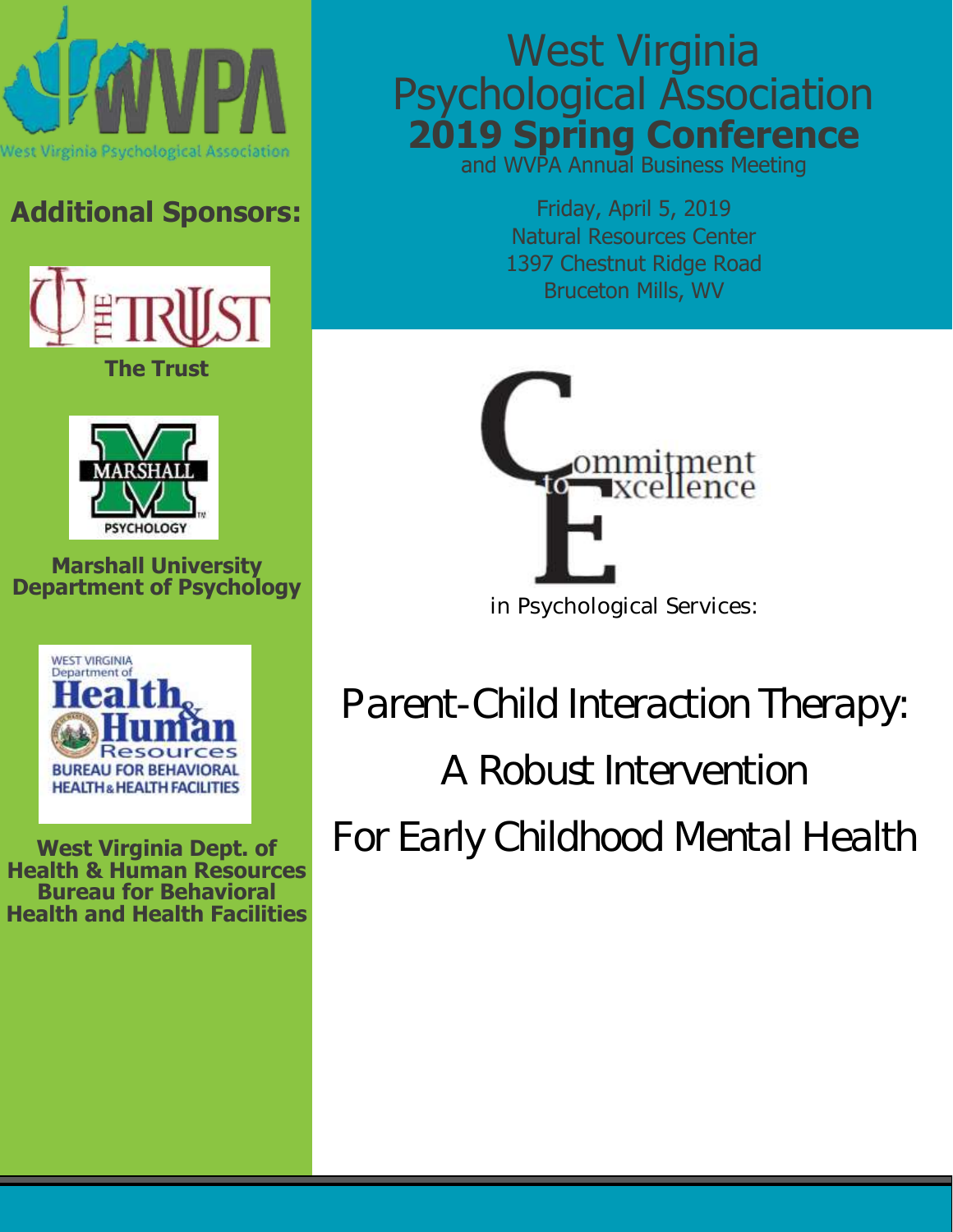**Our Presenter:** 

 **Cheryl B. McNeil, Ph.D.**

Dr. Cheryl B. McNeil is a Professor of Psychology in the Clinical Child program at West Virginia University and a Master Trainer for PCIT International. Her clinical and research interests focus on program development and evaluation, specifically related to abusive parenting practices and managing the disruptive behaviors of young children in home and school settings. Dr. McNeil has co-authored three books including *Parent-Child Interaction Therapy: Second Edition* and *Short -Term Play Therapy for Disruptive Children*, a PCIT Training DVD for the American Psychological Association, and a classroom program (T*ough Class Discipline Kit*). She has published articles on the efficacy of PCIT and has provided over 100 CE workshops in the U.S. and abroad.



# Welcome to the West Virginia Psychological Association Spring Conference!

**Dear Conference Participants,**

**We are pleased to welcome you to today's training event in Bruceton Mills, at the lovely WVU Natural Resources Center. This year, we offer a training for behavioral health providers that will prepare us to assist young children and their parents who are struggling to navigate the effects of overactive, defiant, and aggressive childhood behaviors. Together, we will make a difference.** 

**We are grateful to Dr. Cheryl McNeil for speaking with us today. As evident in her biography and credentials, Dr. McNeil is a renowned expert in treating early childhood disruptive behaviors.** 

**At the conference, we hope that you will come to any WVPA Board Member and let us know if we can assist you in any way. Special thanks to our conference sponsors, who helped WVPA to offer this training in WV, where the need is great.**

**Sincerely,**

**Jennifer Mills-Price, Psy.D. 2019 WVPA President-Elect, Program Chair**

**Penny Koontz, Psy.D. 2019 WVPA President**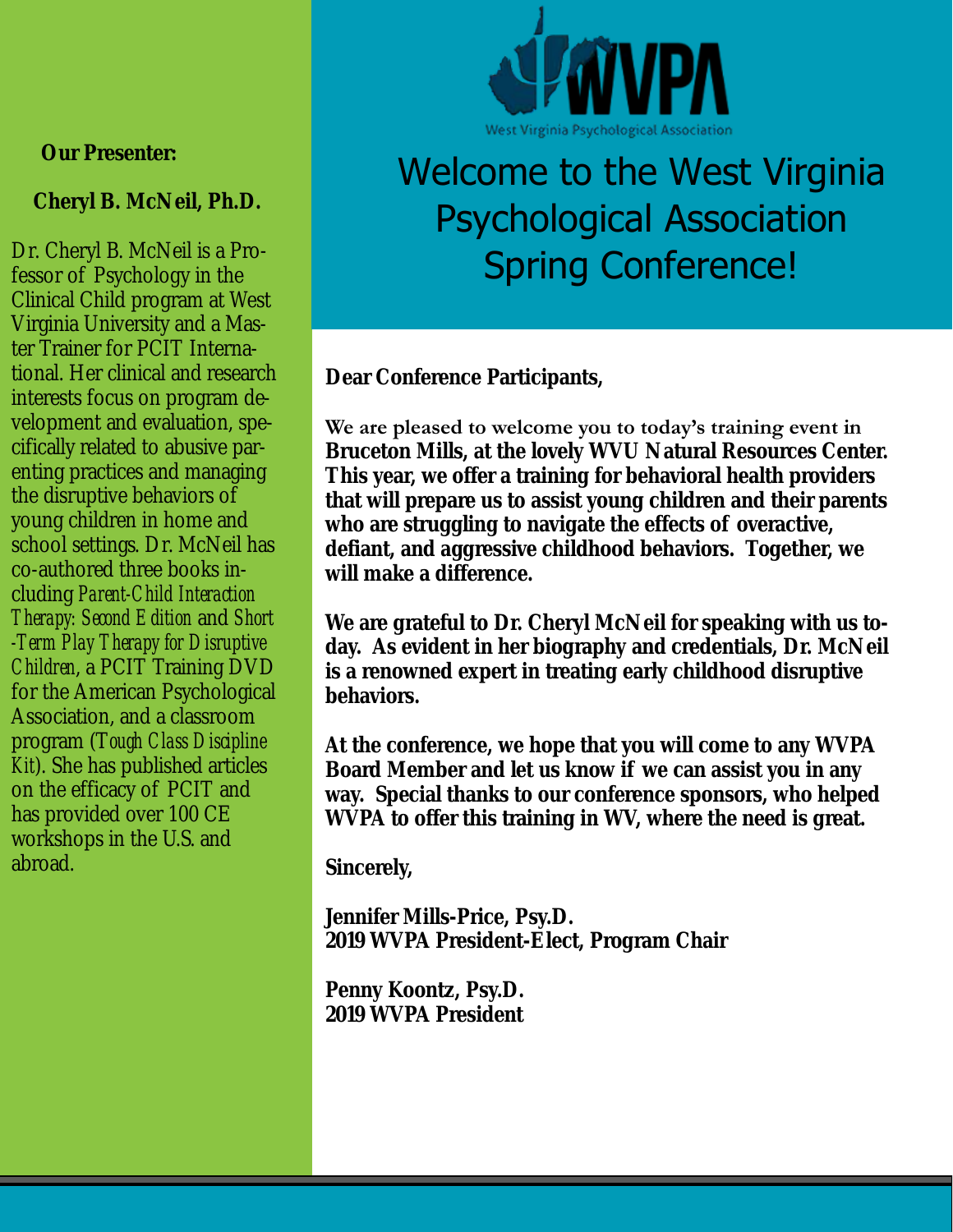# **Conference Schedule at a Glance**

**Registration Opens:**  8:30 AM - 9:00 AM

**Overview of PCIT: Theory & Research**  9:00 AM - 10:15 AM

**Refreshment break**  10:15 AM - 10:30 AM

**Coding of Interactions using DPICS-IV** 10:30 AM - 11 AM

**Child-Directed Interaction for Relationship Enhancement (The PRIDE Skills)** 11 AM - 12 PM

**Lunch break** 12:00 - 1:00 PM

**Coaching and Practice of CDI Skills** 1 PM - 2 PM

**Refreshment break** 2 PM - 2:15 PM

**Parent-Directed Interaction as a Discipline Method** 2:15 PM - 3:15 PM

**Videotape Review and Discussion** 3:15 PM - 4:15 PM

**Questions and Evaluations** 4:15 PM - 4:30 PM

**Business Meeting (for WVPA Members)**  4:30 PM - 5:30 PM

**Parent-Child Interaction Therapy: A Robust Intervention for Early Childhood Mental Health** 

Cheryl B. McNeil, Ph.D. Introductory: 6.0 CE

This workshop describes Parent Child Interaction Therapy (PCIT), an evidence-based behavioral treatment for families of young children with disruptive behavior disorders. Developed by Dr. Sheila Eyberg, PCIT is based on Baumrind's developmental theory, which holds that authoritative parenting - a combination of nurturance, good communication, and firm limits - produces optimal child mental health outcomes. In PCIT, parents learn authoritative parenting skills through direct therapist coaching of parent child interactions, guided by observational data collected in each session. Parents receive immediate guidance and feedback on their use of techniques as they practice new relationship enhancement and behavioral management skills. Videotape review (with written authorization from clients), slides, handouts, and experiential exercises will be used to teach participants the basic interaction skills and therapist coding and coaching skills used during treatment sessions. Applications of PCIT within physically abusive families and other special populations will be discussed.

**Learning Objectives:**

1. Participants will discuss the theoretical background underlying Parent-Child Interaction Therapy.

2. Participants will utilize the PRIDE skills that are used for the relationship-enhancement component of PCIT.

3. Participants will demonstrate understanding of the importance of coding parent-child interactions as a mechanism for assisting caregivers in mastering skills.

4. Participants will apply the basic skills of discipline in PCIT.

5. Participants will discuss and analyze the research base for PCIT.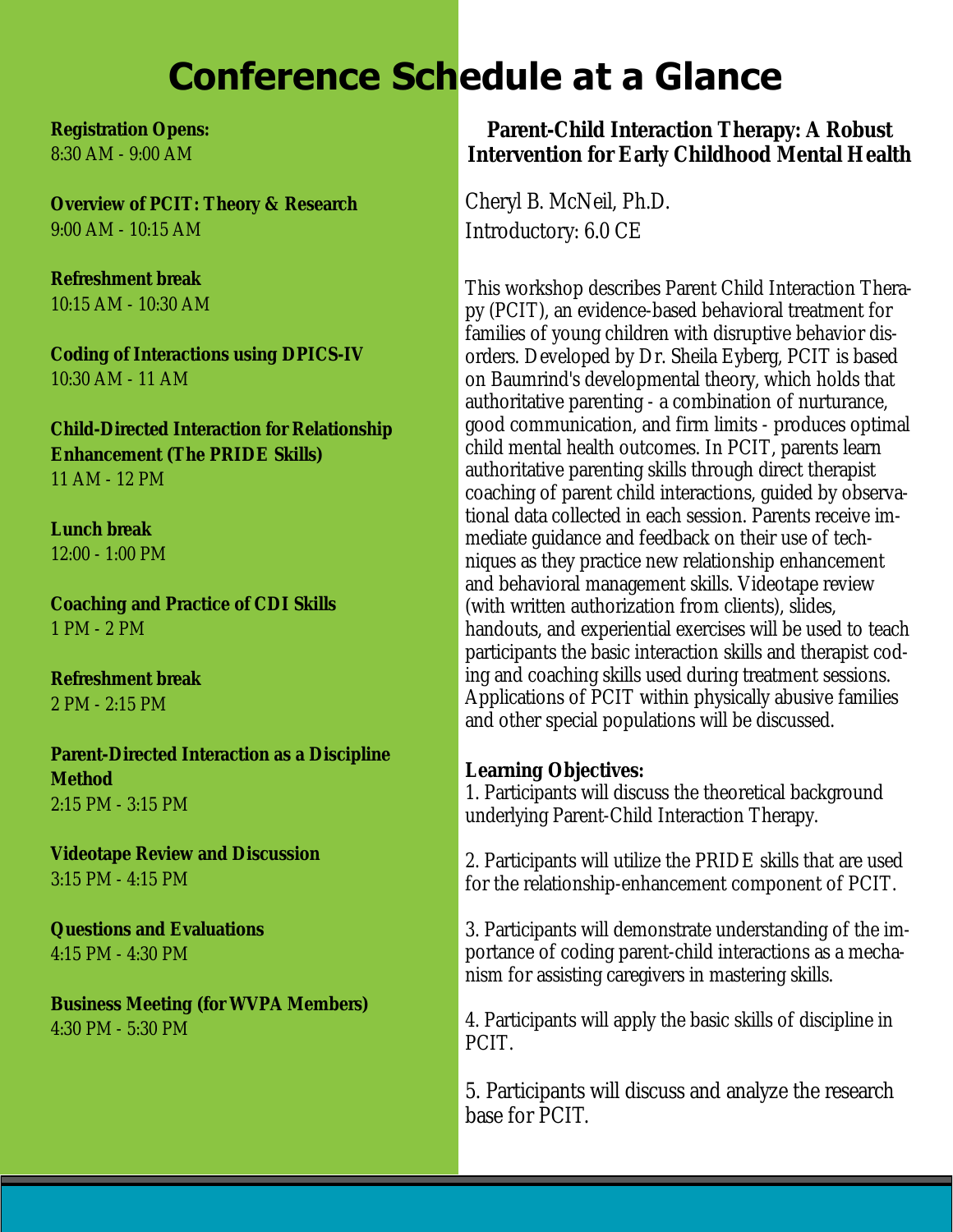## **Please take note...**

**Americans with Disabilities Act**

WVPA is committed to providing access and support to persons with special needs who wish to participate in programs we sponsor. We will reasonably accommodate your request when it is made in advance. Persons with special needs are encouraged to contact the WVPA office at 304.345.5805

**Full Conference Registration** \$175 Conference rate \$150 WVPA Member discounted rate

\$ 75 Student conference rate

\$ 50 WVPA Student Member discounted rate

**Late registration fees**

\$25 Add to all registrations received after March 22 and before March 29, 2019

\$50 Add to all registrations received after March 29 and onsite at the conference (if space permits)

#### **Meals**

Included in the conference registration fee are: light breakfast, two refreshment breaks, and lunch.

#### **Lodging**

For lodging options please visit https:// www.tripadvisor.com/Hotels-g58912- Bruceton\_Mills\_West\_Virginia-Hotels.html

#### **Location & Parking**

The WVU Natural Resources Center is located at 1397 Chestnut Ridge Road, Bruceton Mills, WV. From the south, travel north on I-79 & take exit 15 from I-68 E, & take Chestnut Ridge Road to the destination. Parking is free onsite. For additional information about the conference venue, please visit https://nrc.wvu.edu/home

### **CE Credits for Psychologists (6.0 CEs)**

WVPA is approved by the American Psychological Association to sponsor continuing education for psychologists. APA Standards for awarding credit prohibit offering variable credit for partial workshop attendance. **Those arriving late or leaving a workshop early will not receive CE credit.** The WVPA maintains responsibility for this program and its contents. Please allow time to sign-in for CE before class is scheduled to begin.



*The West Virginia Psychological Association (WVPA) is approved by the American Psychological Association to sponsor continuing education for psychologist. WVPA maintains responsibility for this program and its contents.*

#### **CE Credits for Non-Psychologists**

CEU's for Licensed Professional Counselors and Social Workers are pending. If approved, please note you must sign-in and sign-out to receive your certificate. These CEUs are included in the conference registration fee.

#### **Registration**

**You may register online at:**

**http://wvpsychology.org/2019-springconference/through April 2, 2019.** Mailed registrations will be accepted, but must also be received by April 2, 2019. Onsite registration is available only if space permits, as seating is quite limited. Payment must accompany all registrations.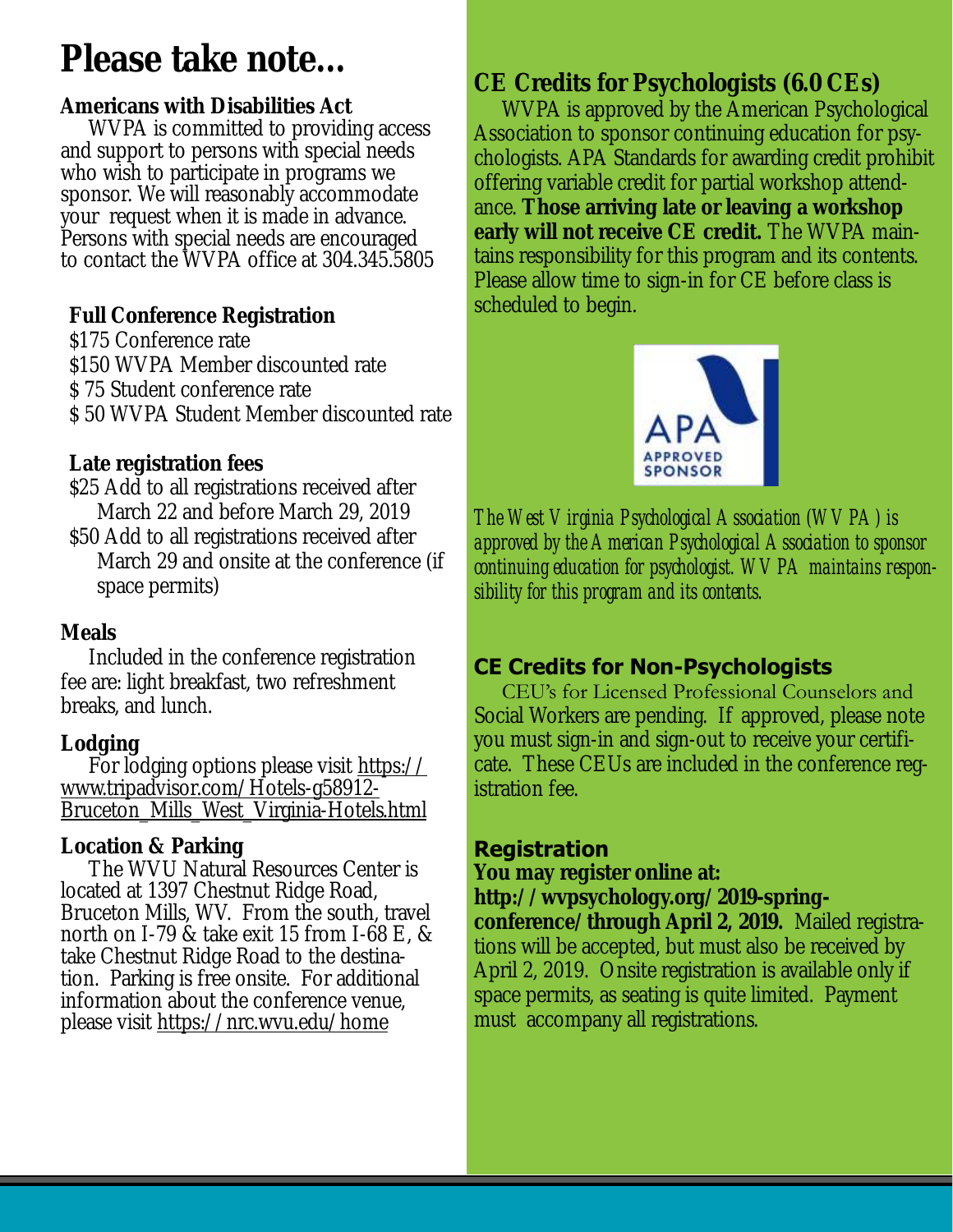### **Cancellation Policy**

Please register by April 2, 2019, as space is quite limited. If you register and are unable to attend, you may transfer your registration for this training to another person. If you cancel your registration prior to March 29, 2019 you will receive a full refund of your registration fee. If you cancel after March 29, 2019 you will receive a refund of 75% of your conference fee.

### **Grievance Procedures**

The West Virginia Psychological Association (WVPA) is fully committed to conducting all activities in strict conformance with the American Psychological Association's Ethical Principles of Psychologists.

When a participant, either orally or in written format, files a grievance and expects action on the complaint, the following actions will be taken.

- 1. If the grievance concerns a speaker, the content presented by the speaker, or the style of presentation, the individual filing the grievance will be asked to put his/ her comments in written format. The CE Chair will then pass on the comments to the speaker, assuring the confidentiality of the grieved individual.
- 2. If the grievance concerns a workshop offering, its content, level of presentation, or the facilities in which the workshop was offered, the convention chair will mediate and will be the final arbitrator. If the participant requests action, the convention chair will:

a. attempt to move the participant to another workshop or

b. provide a credit for a subsequent year's workshop

or

c. provide a partial or full refund of the work shop fee.

Actions 2b and 2c will require a written note, documenting the grievance, for record keeping purposes. The note need not be signed by the grieved individual.

3. If the grievance concerns a WVPA CE program, in a specific regard, the CE Chair will attempt to arbitrate. Please contact WVPA Executive Director Jocelyn Burum, Psy.D. at info@wvpsychology.org to submit a complaint, or if you have additional questions.

## **Benefits of WVPA Membership**

- As a member of WVPA, you enjoy a wide range of benefits!
- You will stay current and competitive by attending our cutting-edge education conferences in the spring and fall with member discounts.
- In some cases, the member conference discount more than pays for your annual dues!
- You can grow your practice and improve your cash flow through our web-based referral and credit card acceptance programs.
- You can rest easy knowing your profession and your patients are protected through our federal and state legislative advocacy efforts.
- You can take advantage of outstanding opportunities for career and personal growth through our work with students and early career psychologists, association committee service, and leadership opportunities.
- You can make connections with colleagues through our listservs, membership directory and conferences.
- Finally, you have access to quality and timely information through our public outreach programs, our award-winning newsletter and our web site at www.wvpsychology.org.

### **Just visit the web site and click the "join" tab!**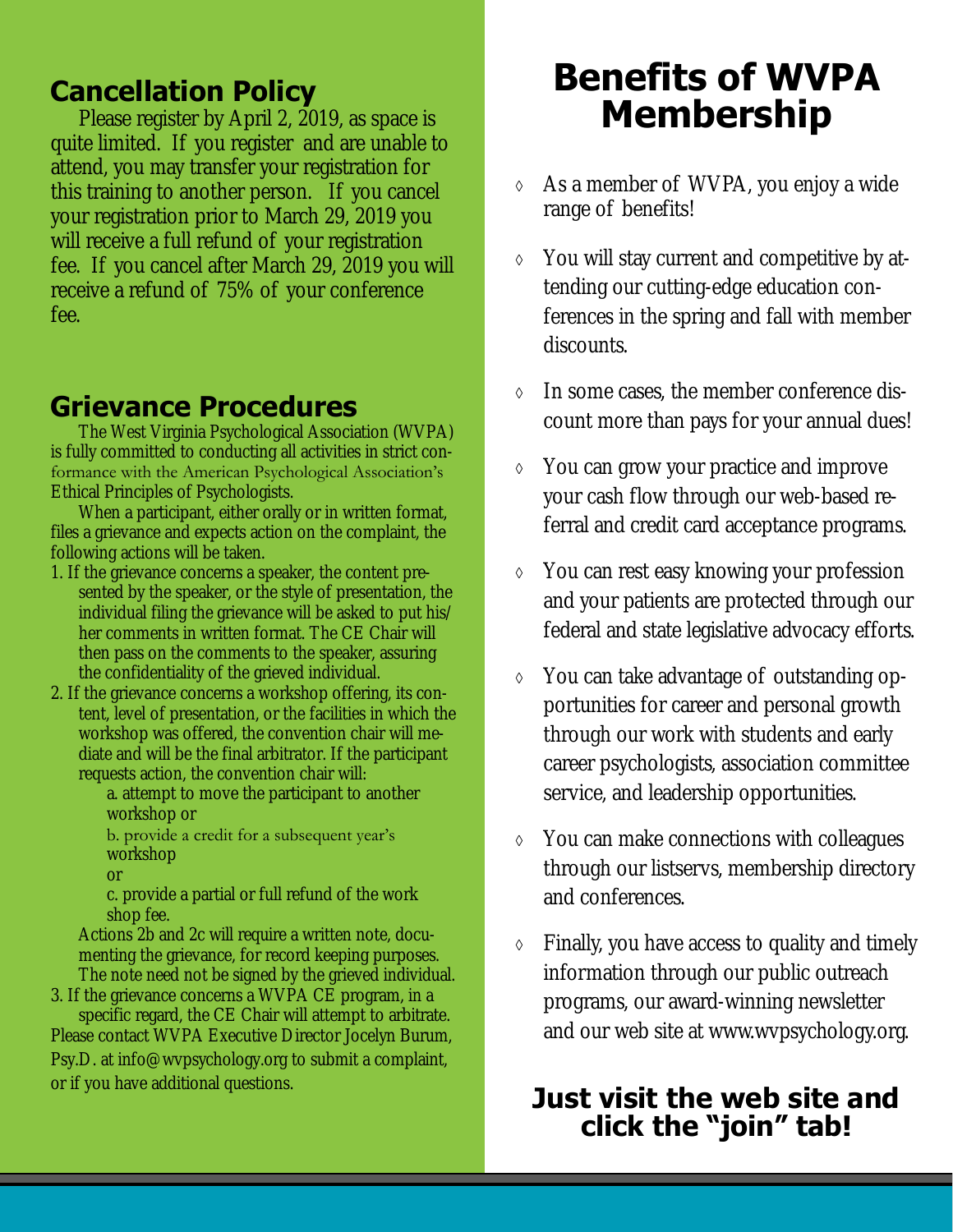## **WVPA Fall Conference Registration Form**

(To Register by Mail)

#### **Full Conference Registration**

Your Name (as you would like it to appear on badge):

\_\_\_\_\_\_\_\_\_\_\_\_\_\_\_\_\_\_\_\_\_\_\_\_\_\_\_\_\_\_\_\_\_\_\_\_\_\_\_\_\_\_

\_\_\_\_\_\_\_\_\_\_\_\_\_\_\_\_\_\_\_\_\_\_\_\_\_\_\_\_\_\_\_\_\_\_\_\_\_\_\_\_\_\_

\_\_\_\_\_\_\_\_\_\_\_\_\_\_\_\_\_\_\_\_\_\_\_\_\_\_\_\_\_\_\_\_\_\_\_\_\_\_\_\_\_\_

\_\_\_\_\_\_\_\_\_\_\_\_\_\_\_\_\_\_\_\_\_\_\_\_\_\_\_\_\_\_\_\_\_\_\_\_\_\_\_\_\_\_

\_\_\_\_\_\_\_\_\_\_\_\_\_\_\_\_\_\_\_\_\_\_\_\_\_\_\_\_\_\_\_\_\_\_\_\_\_\_\_\_\_\_

\_\_\_\_\_\_\_\_\_\_\_\_\_\_\_\_\_\_\_\_\_\_\_\_\_\_\_\_\_\_\_\_\_\_\_\_\_\_\_\_\_\_

\_\_\_\_\_\_\_\_\_\_\_\_\_\_\_\_\_\_\_\_\_\_\_\_\_\_\_\_\_\_\_\_\_\_\_\_\_\_\_\_\_\_

Employer/Practice Name:

Address:

City, State, Zip:

Work Phone:

Email:

#### **Full Conference Registration**

- □ \$175 Conference rate
- □ \$150 WVPA Member discounted rate
- □ \$75 Student conference rate
- □ \$50 WVPA Student Member discounted rate

#### **Late registration fees**

- □ \$25 Add to all registrations received after March 22 and before March 29, 2019
- □ \$50 Add to all registrations received after

March 29 and onsite at the conference (if space permits)

Total enclosed: \$

**Make checks payable to: WVPA PO Box 11599 Charleston, WV 25339**